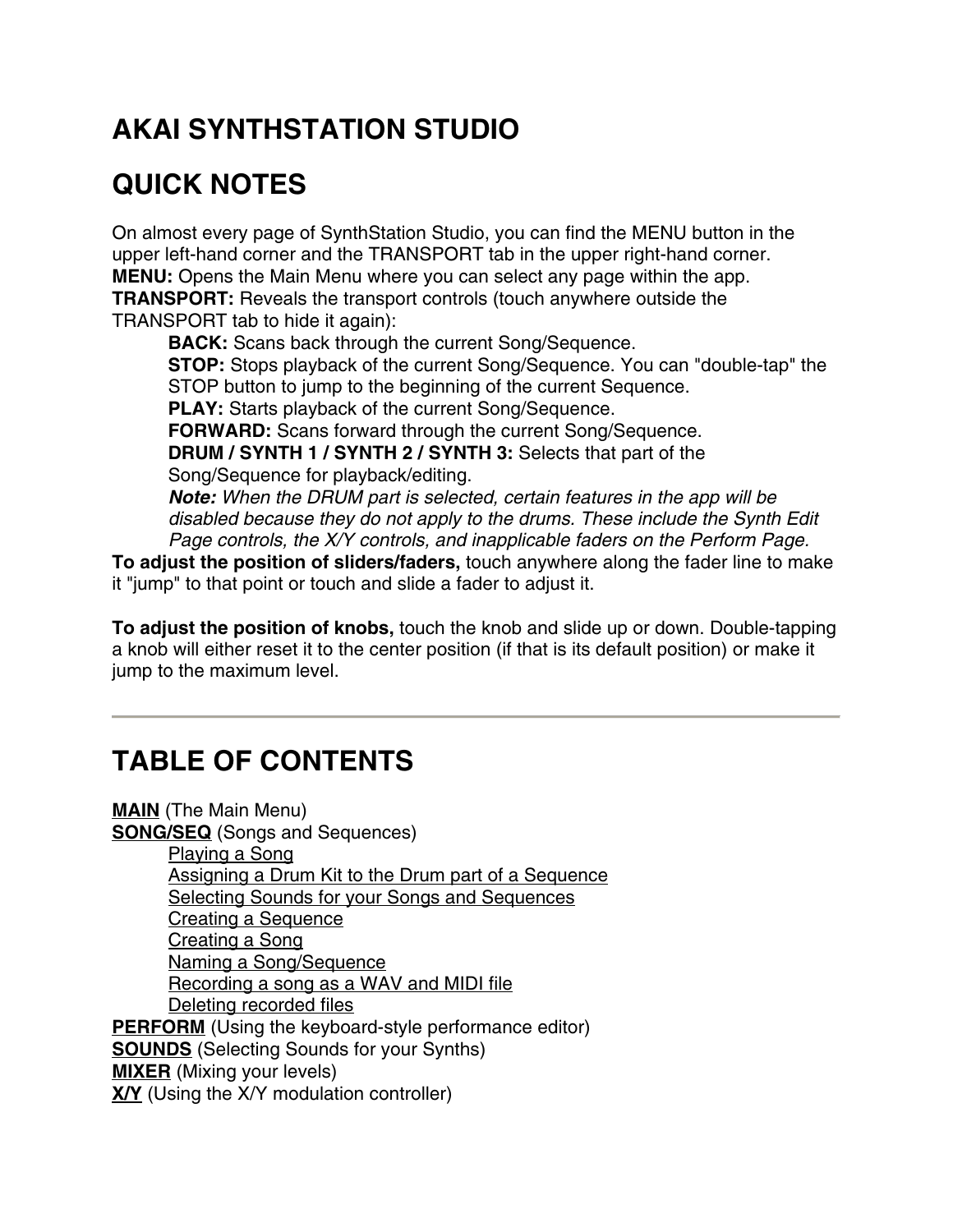**SYNTH EDIT** (Editing modules in your Synths) **GRID EDIT** (Using the grid-style editor for your Sequences) **TEMPO** (Adjusting the tempo) **DRUM KIT** (Selecting & previewing Drum Kits) **DRUM EDIT** (Editing Drum Kits) **EFFECTS** (Selecting & adjusting Effects) **MORE INFORMATION** (Help & support)

### **MAIN**

The first screen of the SynthStudio app provides shortcut buttons to other areas of the app as well as additional menus:

**MENU:** Opens the Main Menu where you can select any page within the app. **HELP:** Opens this Help file. **ABOUT:** Opens a page indicating the current software version. **1st panel:** This is a shortcut to the Kit Select Page. **2nd panel:** This is a shortcut to the Perform Page. **3rd panel:** This is a shortcut to the Mixer Page.

# **SONG/SEQ**

The Song/Seq Page lets you create, edit, play, and record Songs or Sequences.

In SynthStudio, a Sequence is a 1-, 2-, 4-, or 8-measure-long phrase consisting of Drum and Synth parts. Several Sequences can be chained together to form a Song.

To enter the Song/Seq Page, touch MENU then SONG/SEQ.

#### **Playing a Song:**

**(1)** On the Song Grid, touch any number from 1 to 16 to select a preset Song. Touch any number from 17 to 32 to select a Song you have already recorded.

**(2)** Touch TRANSPORT to reveal the transport controls.

**(3)** Touch PLAY to play the Song. As the Song plays, the currently playing Sequence will be shown.

*Tip: During playback, you can jump to another Sequence within the song by tapping the Sequence you want to play next. That Sequence will then be occupied by a blue cursor. Once the current Sequence is done playing, the blue cursor will turn gray, indicating that it is currently playing.*

#### **Assigning a Drum Kit to the Drum part of a Sequence:**

**(1)** Touch MENU.

**(2)** Touch DRUM KIT to enter the Kit Select Page.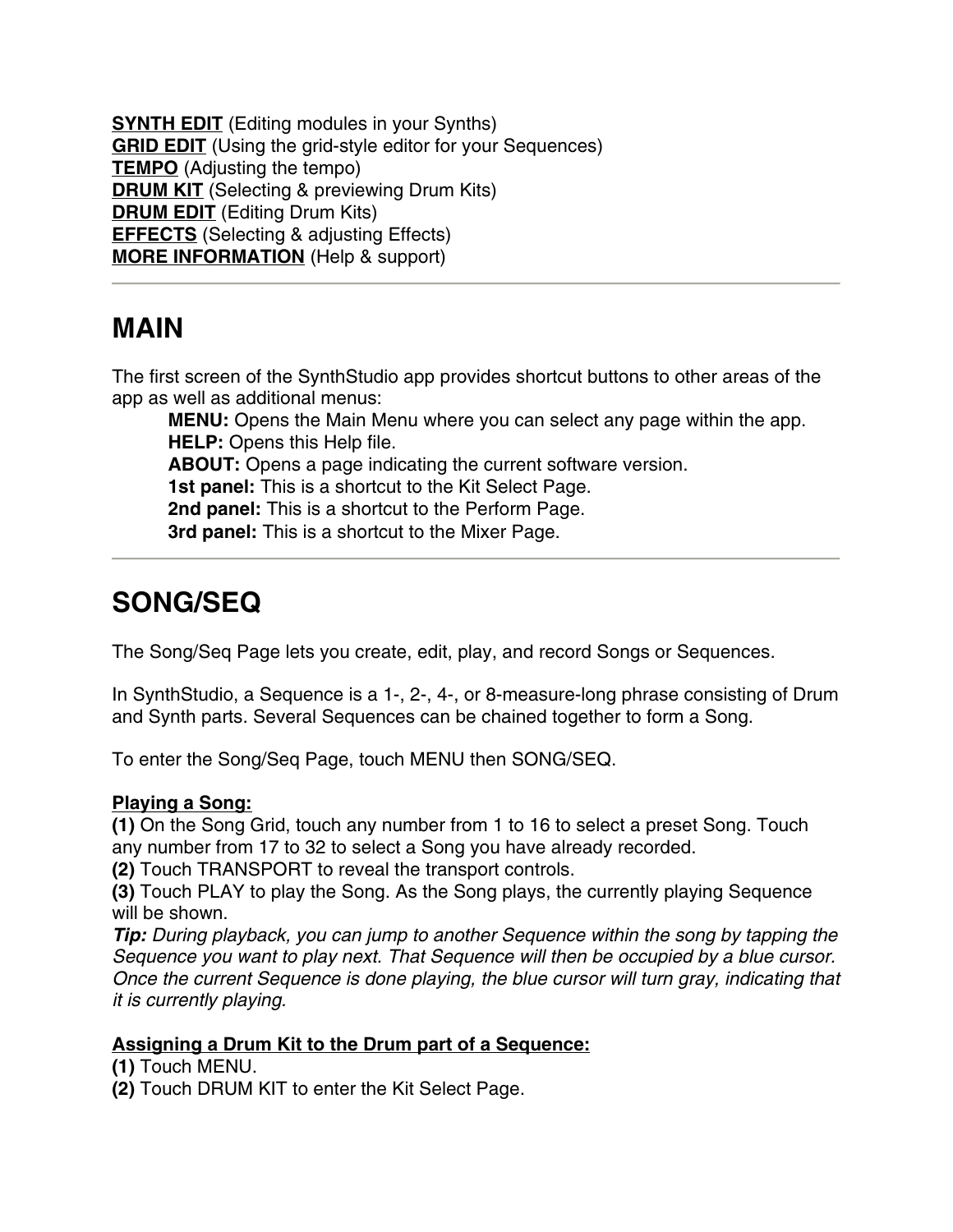**(3)** Scroll through the available Kits by touching and sliding the list up or down. Select one by touching it. You can preview the Kit's sounds by tapping the pads on the right. **(4)** If you want to adjust the pitch, level, or panning of the drum pads of a Kit, touch the DRUM EDIT button at the top of the screen and make whatever adjustments you like. **(5)** When you are finished, touch MENU to go to another page.

#### **Selecting Sounds for your Songs and Sequences:**

**(1)** Touch MENU.

**(2)** Touch SOUNDS to enter the Sounds Page.

**(3)** Touch TRANSPORT to reveal the transport controls.

**(4)** Touch the Synth part (SYNTH 1, SYNTH 2, or SYNTH 3) whose Sound you want to assign. Touch anywhere outside the TRANSPORT tab to hide it again.

**(5)** Touch a number on the 64-number grid below to assign that Sound to the selected Synth. The Sound's name will be displayed on the left. To select a different number, touch another number or touch PREV or NEXT to move through the Sounds sequentially.

**(6)** When you are finished, repeat Steps 3-5 or touch MENU to go to another page.

#### **Creating a Sequence:**

**(1)** On the Song Grid, touch any number from 17 to 32 to select an empty Song ("new proj").

**(2)** Touch MENU.

**(3)** Touch GRID EDIT.

**(4)** Touch BACK or FORWARD to select a Sequence to create. The Sequence ("S") is displayed on the left.

**(5)** Touch the part of the Sequence you want to create (DRUM, SYNTH 1, SYNTH 2, or SYNTH 3).

**(6)** In the grid, the horizontal axis represents one measure of the current Sequence, divided into 16th notes. The vertical axis represents the range of notes used in the Sequence. (You can shift the visible section of the keyboard by touching and sliding it up or down.) To place a note on the grid, touch an empty square. Touching any occupied square will delete that note. (When creating Synth parts, you can touch and slide your finger to extend the note.)

**(7)** When you are finished with your current Sequence, touch BACK or FORWARD to select another Sequence, or touch MENU to go to another page.

*Note: SYNTH 1 is polyphonic (multiple notes can sound simultaneously) while SYNTH 2 and SYNTH 3 are monophonic (only one note can sound at a time). When creating mono Synth parts (SYNTH 2 and SYNTH 3), you can make legato notes by creating an sustained note (as mentioned above) then creating another note above or below the gray bar.*

### **Creating a Song:**

**(1)** On the Song Grid, touch any number from 17 to 32 to select an empty Song ("new proj").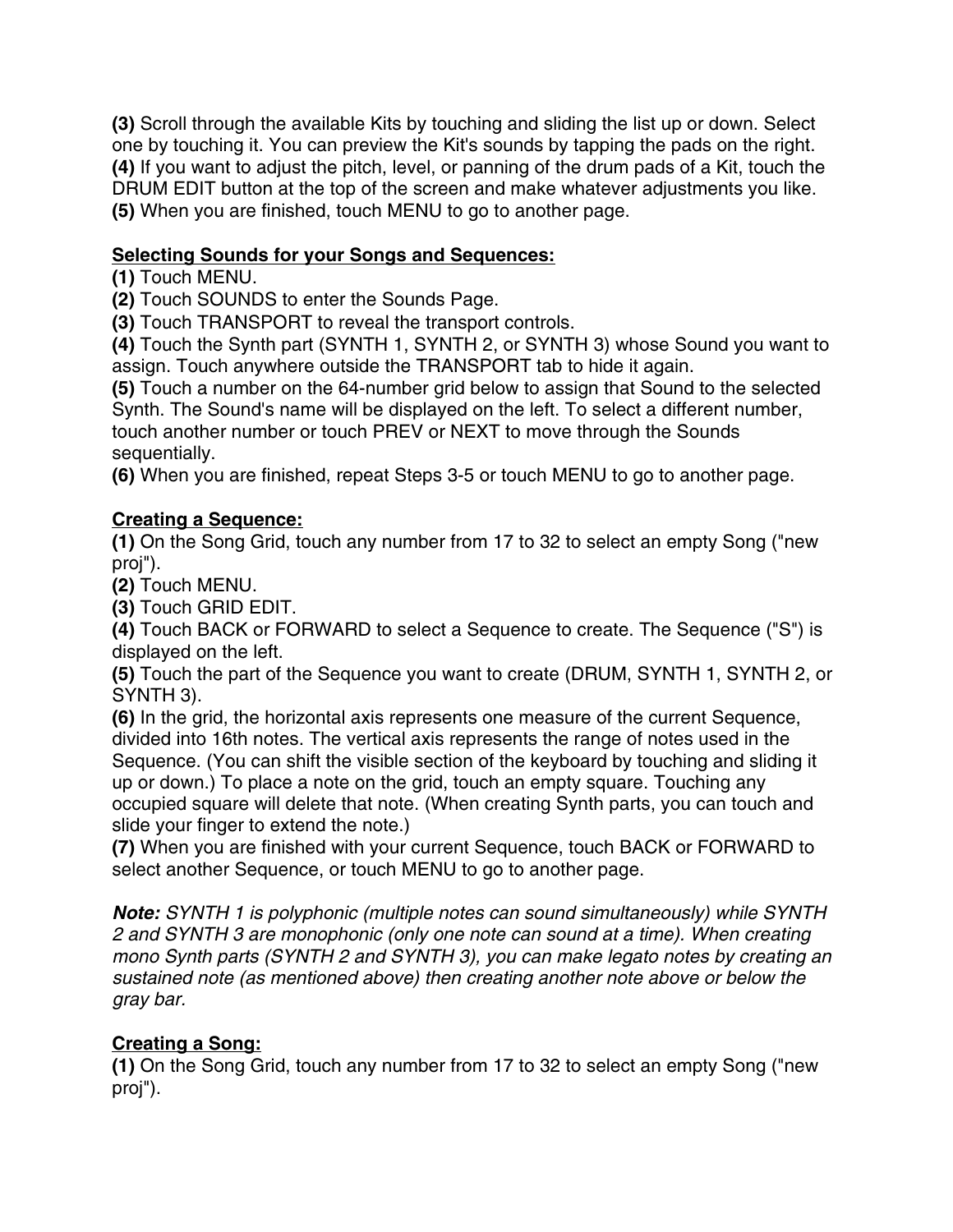**(2)** The Sequences of the song will – by default – be arranged sequentially (the first Sequence will be "Sequ-01," the second Sequence will be "Sequ-02," etc., unless you named them differently). You can arrange and rearrange the order of your Sequences by touching and holding your finger over a Sequence until a menu appears:

**SAVE:** Saves the Sequence. **COPY:** Copies the Sequence. **PASTE:** Pastes a copied Sequence over the current one. **CLEAR:** Deletes the Sequence. **CANCEL:** Closes the menu.

*Tip: To use the same Sequence repeatedly, instead of copying and pasting it several times in a row, you can tap the Sequence you want to repeat then touch MEAS. The MEAS button will turn the selected Sequence into a 1-, 2-, 4-, or 8-measure phrase of that Sequence, depending on how many times you touch the button. (The Sequence "cursor" will be divided into that many equal parts to indicate its length.)*

**(3)** To play the Song, touch the TRANSPORT tab to reveal the transport controls and touch PLAY. (Touch anywhere outside the TRANSPORT tab to hide it again.)

*Tip: Touch the CHAIN button to activate or deactivate Chain Mode. When Chain Mode is on, the CHAIN button will be lit and playback will advance through the Sequences (and loop the entire chain of Sequences) until you deactivate CHAIN or touch STOP. When not in Chain Mode, only the currently selected Sequence will loop until you activate CHAIN or press STOP.*

**(4)** When are you finished with your Song, touch and hold your finger over it until a menu appears. Touch SAVE to save it or CANCEL to return to the previous screen without saving.

### **Naming a Song/Sequence:**

**(1)** On the Song/Seq Page, touch a Song/Sequence number to select it.

**(2)** Touch the blue box on the left of its grid where the name is displayed.

**(3)** Using the keyboard that appears, enter a name for the Song/Sequence. When you are finished, tap "Done."

**(4)** To save that name to that Song/Sequence, touch and hold your finger over it until a menu appears.

**(5)** Touch SAVE to save the new name or CANCEL to return to the previous screen without saving.

### **Recording a song as a WAV and MIDI file:**

*Note: The SynthStation Studio recorder will capture all audio played by your iPhone/iPod touch. This includes the effects of changes you make on any of the other pages during recording, allowing you to use the app's controls in real time. (The app will continue recording even if you exit the recording page.)*

**(1)** Connect your iPhone/iPod touch to a local Wi-Fi network.\*

- **(2)** Connect your computer to the same Wi-Fi network.
- **(3)** Touch the RECORDER button in the bottom right-hand corner.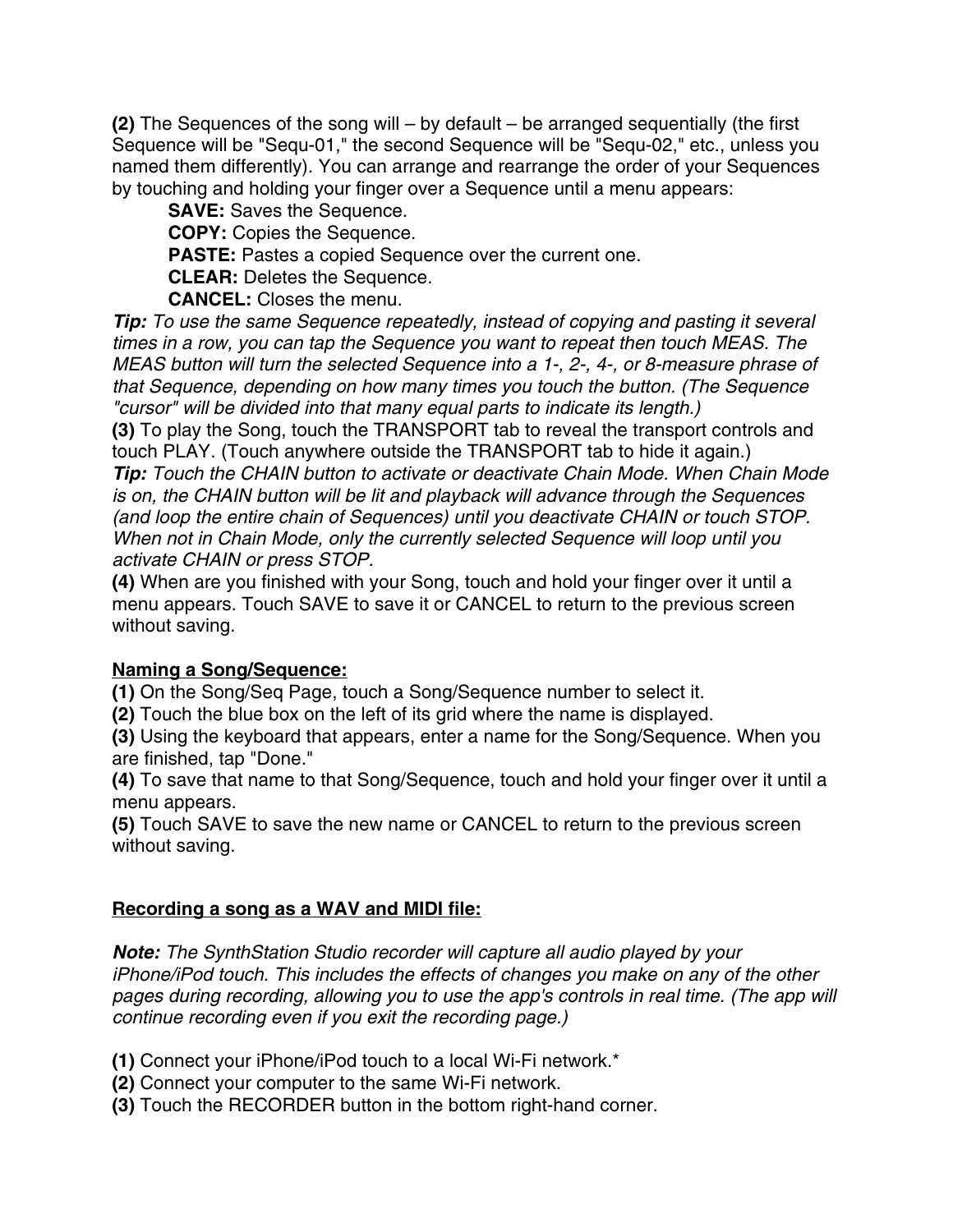**(4)** Touch the RECORD FILE NAME field.

**(5)** Using the keyboard that appears, enter a name for the Song/Sequence. When you are finished, touch "Done."

*Note: If you record a track with the same name as another track currently stored on your iPhone/iPod touch, it will overwrite the existing track.*

**(6)** Start recording by touching REC. (The REC button will be red while recording is in progress.)

**(7)** Once you are recording, you may play your Song, play your Sequence, perform on the Perform or Drum Edit Pages, make changes to the audio in the Mixer, Effects, or Synth Edit Pages, etc. All audio heard on the iPhone/iPod touch will be captured in the recording.

**(8)** Touch REC to stop recording. (The button will become gray again.)

**(9)** At the bottom of the recorder page, there will be an IP address (beginning with "http://"). Enter this address into your computer's browser. You will see the file you recorded as both a WAV and MIDI file.

**(10)** To download your file, right-click the link and select "Save Link As" (PC) or "Download Linked File" (Mac).

\* *If the app is having trouble finding an IP address, we recommend deactivating then reactivating your iPhone's/iPod touch's wi-fi connection. If this does not work, we recommend backing up your iPhone's/iPod touch's files and apps on your computer, resetting the iPhone/iPod touch, then resyncing it.*

#### **Deleting recorded files:**

You can delete your recorded WAV and MIDI files from your iPhone/iPod touch simply by clicking the "delete" link next to the file name in your browser when downloading. (See **Recording a song as a WAV and MIDI file** to access the downloading page in your browser.)

### **PERFORM**

The Performance Editor is a keyboard with an octave range selector, miniature X/Ycontroller, and arpeggiator controls. On this page, you can perform Drum or Synth parts and manipulate the sounds with the arpeggiator controls.

Select what kind of part you want to play by extending the transport controls by touching the TRANSPORT tab. Touch DRUM, SYNTH 1, SYNTH 2, or SYNTH 3. (Touch once anywhere outside the tab to hide the transport controls.)

*Note: When the DRUM part is selected, certain features in the app will be disabled because they do not apply to the drums. These include the Synth Edit Page controls, the X/Y controls, and inapplicable faders on the Perform Page.*

When a Synth part is selected, you can use the keyboard at the bottom of the screen to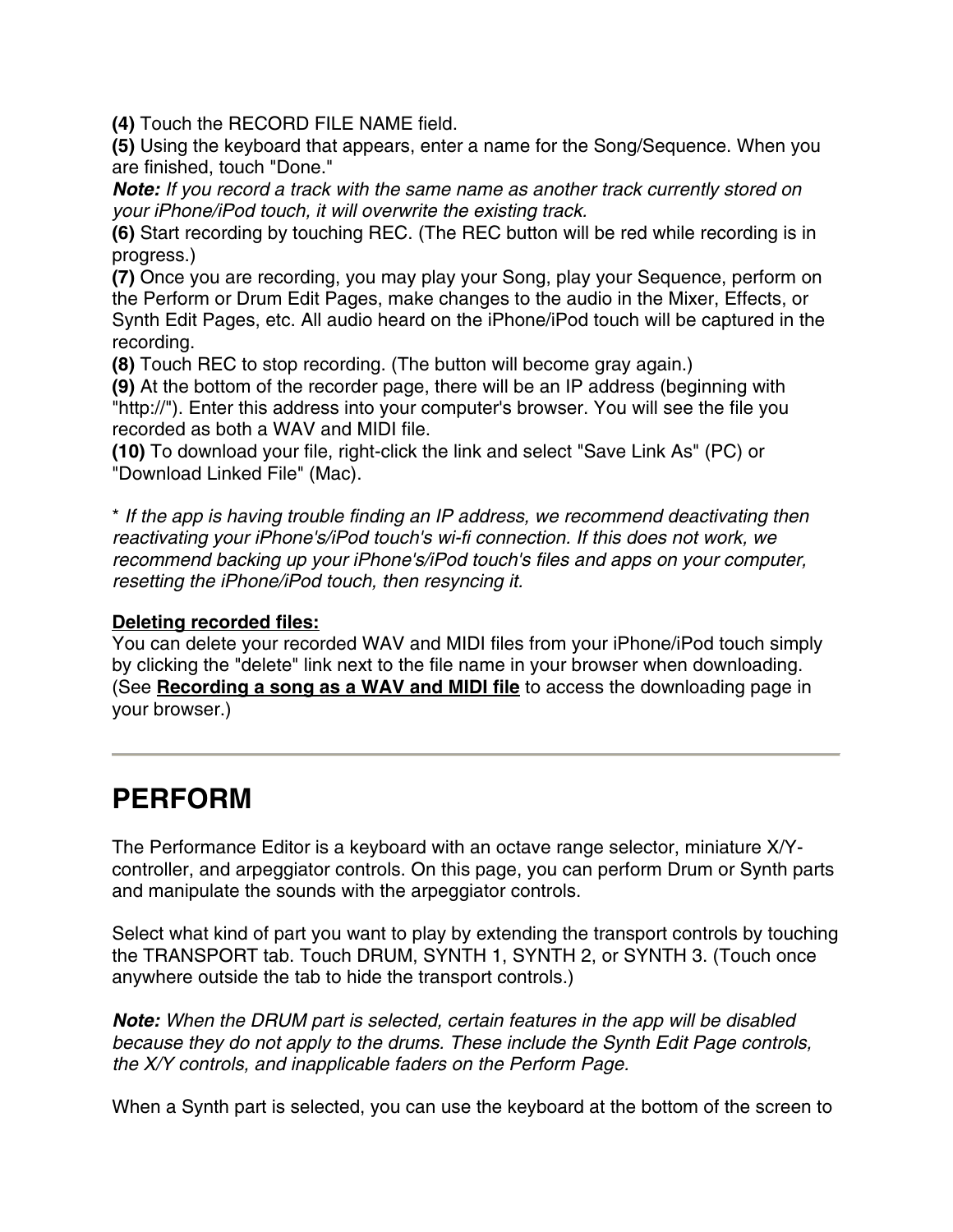play different notes. The entire keyboard is represented in miniature above it, and the currently playable section is highlighted in red. You can select the range of the keyboard by touching an area of this miniature keyboard (the red highlight will jump to that section). You can change the number of currently playable keys (12 or 25) by doubletapping the red section.

You can use the various faders to modify your sound:

**RANGE:** Determines the range of the arpeggiator (1-4 octaves).

**ARP:** Determines the type of arpeggiation:

**Up:** The arpeggiator plays the notes you are holding from the bottom to the top. Once the top note is reached, the arpeggio begins from the bottom again. **Down:** The arpeggiator plays the notes you are holding from the top to the bottom. Once the bottom note is reached, the arpeggio begins from the top again.

**Incl (Inclusive):** This mixes the up and down settings, playing up the notes you are holding and repeating the top note and the bottom note.

**Excl (Exclusive):** This mixes the up and down settings, playing up the notes you are holding without repeating the top note and the bottom note.

**Random:** The arpeggiator plays the notes you are holding down in a random order.

**TIME DIV:** Determines the note value used by the app's master clock during playback. **SWING:** Determines the amount of "swing." At 50%, no "swing" will be heard (i.e., "straight" notes).

**TEMPO:** Determines the tempo of the Sequence playback.

There are two more arpeggio control buttons on the right:

**ON:** Touch this to turn the arpeggiator on or off. The button will be lit when the arpeggiator is activated.

**LATCH:** Touch this to activate Latching, which enables you to trigger continuous arpeggios without having to hold down the keys. A latched arpeggio will continue sounding until another arpeggio is triggered or Latching is deactivated. The button will be lit when Latching is activated.

The miniature X/Y controller lets you change the modulation of your synths. (*Note: The parameters affected by the X/Y controller can be found in the XY MOD area of the Synth Edit Page.*)

# **SOUNDS**

On the Sounds Page, you can select different Sounds for Synth 1, Synth 2, and Synth 3.

**(1)** Touch TRANSPORT to reveal the transport controls.

**(2)** Touch the Synth part (SYNTH 1, SYNTH 2, or SYNTH 3) whose Sound you want to assign. Touch anywhere outside the TRANSPORT tab to hide it again.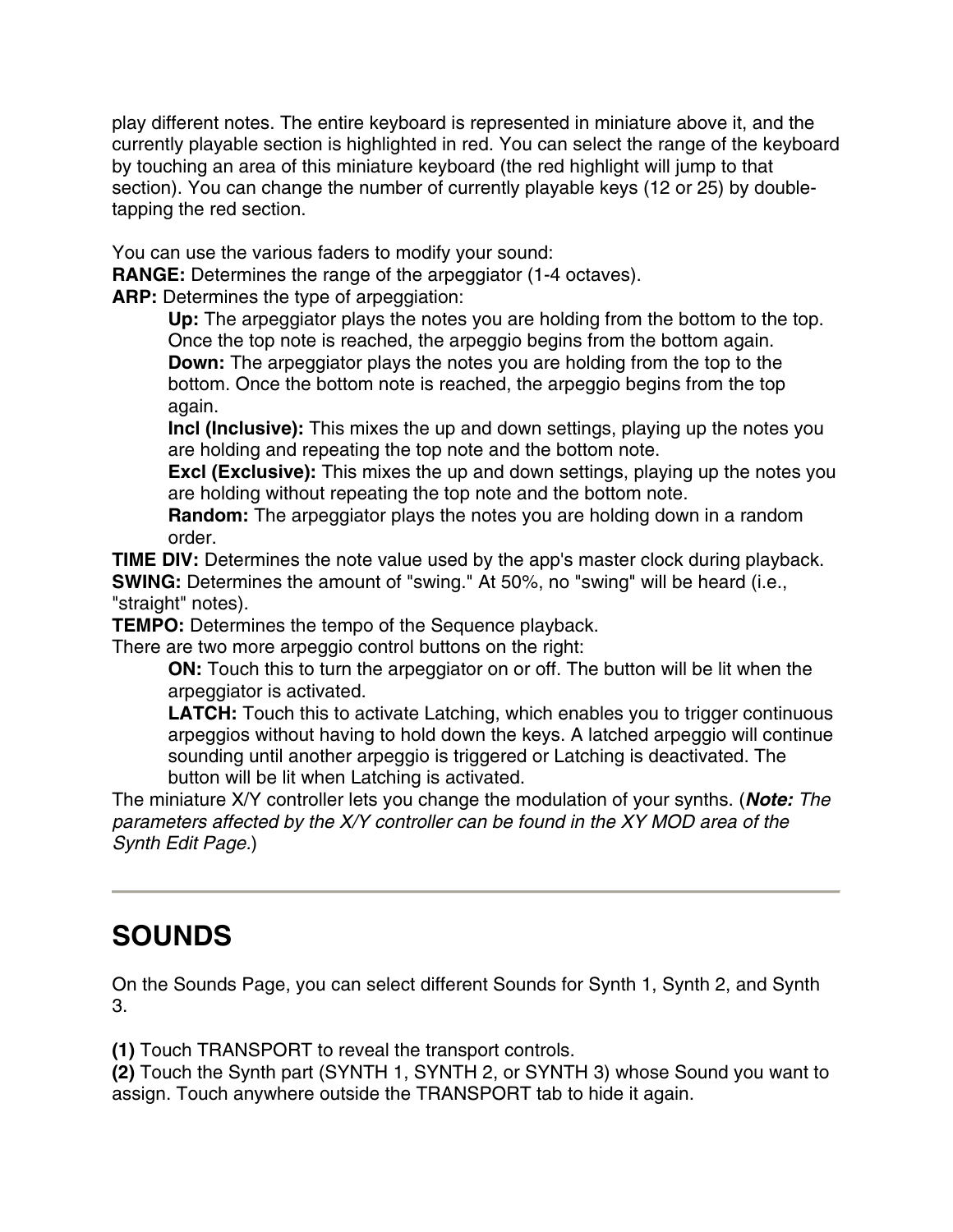**(3)** Touch a number on the 64-number grid below to assign that Sound to the selected Synth. The Sound's name will be displayed on the left. To select a different number, touch another number or touch PREV or NEXT to move through the Sounds sequentially.

**(4)** When you are finished, repeat Steps 3-5 or touch MENU to go to another page. Touch and hold a Sound number to bring up a window in which you can:

**SAVE:** Saves the Sound. **COPY:** Copies the Sound. **PASTE:** Pastes a copied Sound over the current one. **CLEAR:** Deletes the Sound. **CANCEL:** Closes the menu.

## **MIXER**

The Mixer Page allows you to adjust the fader levels of the Drum Kit, Synth 1, Synth 2, and Synth 3 as well as Send levels and the Master Volume.

Touch anywhere along the fader line to make it "jump" to that point or touch and slide a fader to adjust it.

To adjust the Send levels, touch the knob and slide up or down. You can make it automatically "jump" to the maximum level by double-tapping it.

To mute a part, press the corresponding button at the bottom of the fader. The button will be red when muting. (*Note: This will mute the MIDI of a part but not the audio, so some notes may trail off after muting the part before it actually falls silent.*)

Touch the FX CONFIG button at the top of the page to jump to the Effects Page (where you can easily jump back to the Mixer Page by pressing the Mixer shortcut button).

# **X/Y**

The X/Y Page contains both a standard X/Y pad and Joystick controller, which changes the modulation of your synths. Press the X/Y PAD or JOYSTICK button to select the view. (*Note: The parameters affected by the X/Y controller can be found in the XY MOD area of the Synth Edit Page.*)

*Note: When the DRUM part is selected, certain features in the app will be disabled because they do not apply to the drums. These include the Synth Edit Page controls, the X/Y controls, and inapplicable faders on the Perform Page.*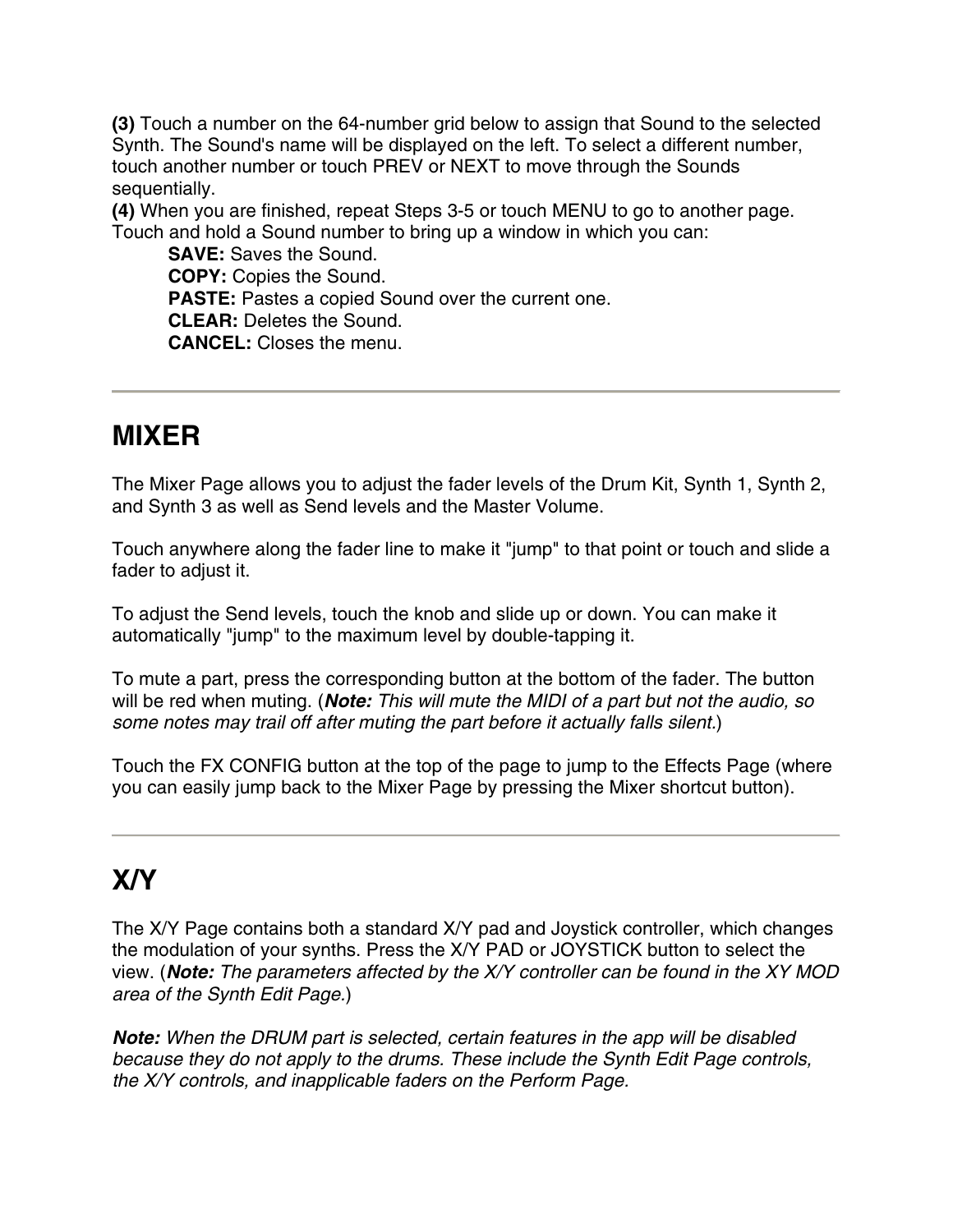To adjust the point on the X/Y controller, touch anywhere on the pad and the point will "jump" to that point. You can also touch and slide the point for finer adjustments. To create a "patterned" modulation, you can touch and slide the point then release it to set it in motion. It will remain in motion – likely ricocheting around the X/Y pad – until you touch the pad to set it in one place again.

The Joystick controller allows you to move the point within a circular area (as opposed to the rectangular X/Y pad).

You can also set the Joystick so the point automatically snaps back to center after you release it from any point. To do this, touch the SNAP button, which will light when this function is activated. You can adjust the speed at which the point moves back to the center with the RETURN SPEED slider.

### **SYNTH EDIT**

The Synth Edit Page allows you to adjust the modules in your Synths. The first screen of the page shows you the 12 available modules. Touch one to enter it. To return to the main Synth Edit Page, touch the BACK button or double-tap an area with no buttons/sliders.

To adjust faders, touch anywhere along the fader line to make it "jump" to that point or touch and slide a fader to adjust it. To adjust knobs, touch the knob and slide up or down. To reset a knob, double-tap it.

You can change which Synth you are editing from any screen by touching the TRANSPORT tab then touching SYNTH 1, SYNTH 2, or SYNTH 3.

# **GRID EDIT**

The Grid Edit Page lets you edit your Sequences, one measure at a time, in grid format. To select which measure or Sequence you are editing, touch the BACK or FORWARD buttons to scroll through them.

*Note: While playing a Song in the Grid Edit page (with Chain Mode activated), the grid will only show one measure of each Sequence (though it will actually play every measure), and that number measure will be the only one shown in each Sequence that follows.* 

*For instance, if you play a Song and are viewing Measure 3 of Sequence 1, you will hear Sequence 1 playing normally but only see Measure 3. When Sequence 2 begins*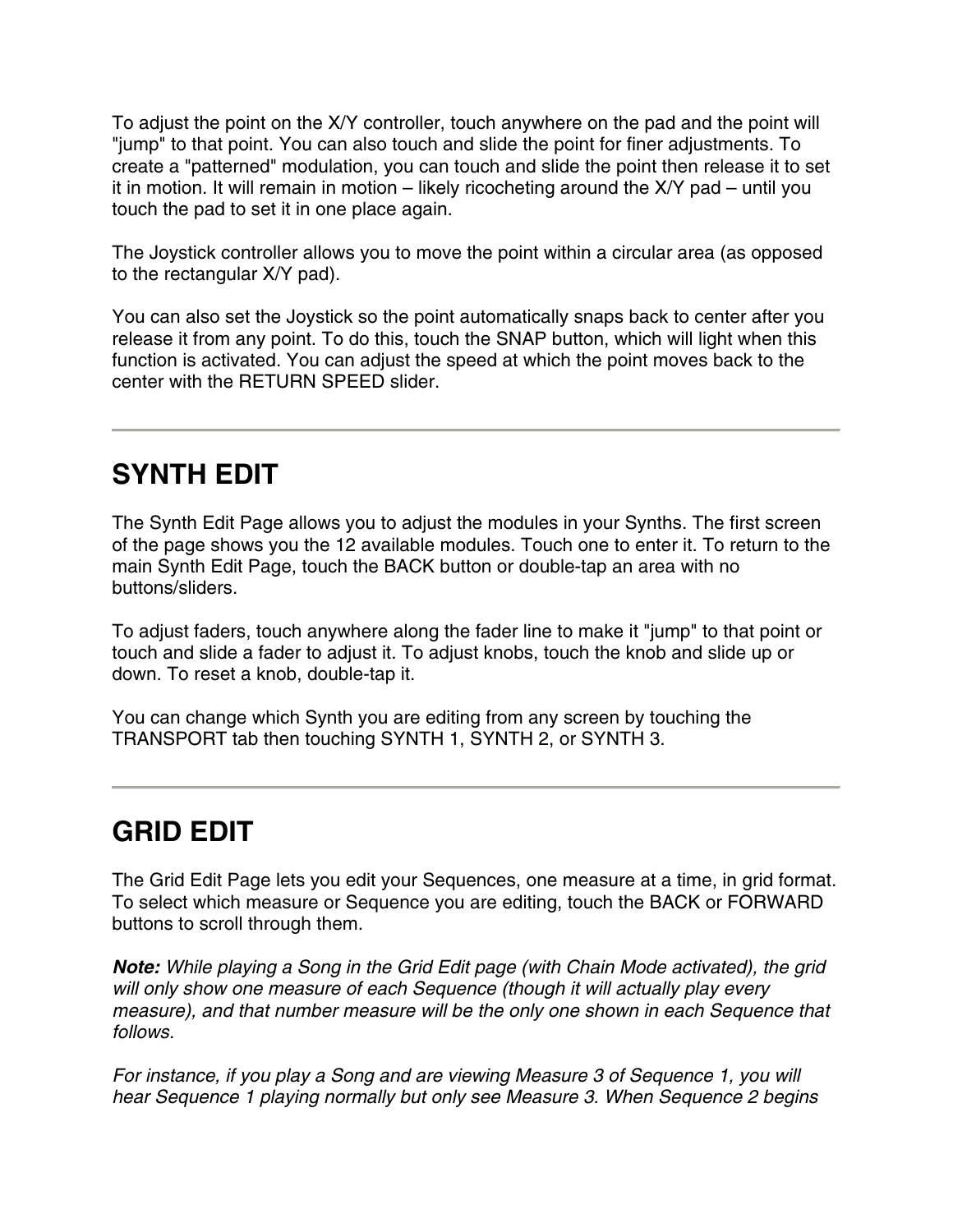*playing, you will hear the entire Sequence but only see its Measure 3. When Sequence 3 begins playing, you will hear the entire Sequence but only see its Measure 3.* 

*You can change the measure you are viewing with the BACK or FORWARD buttons in the TRANSPORT tab. (When Chain Mode is deactivated, the current Sequence will be looped during playback. In this case, each measure will be shown in the grid as it is playing.)*

#### **Creating/editing a Sequence:**

**(1)** Touch BACK or FORWARD to select a Sequence to create/edit. The Sequence ("S") and measure ("M") numbers are displayed on the left.

**(2)** Touch the part of the Sequence you want to create/edit (DRUM, SYNTH 1, SYNTH 2, or SYNTH 3).

**(3)** In the grid, the horizontal axis represents one measure of the current Sequence, divided into 16th notes. The vertical axis represents the range of notes used in the Sequence. (You can shift the visible section of the keyboard by touching and sliding it up or down.)

-- To place a note on the grid, touch an empty square.

-- Touching any occupied square will delete that note.

-- When creating Synth parts, you can touch and slide your finger to extend the note, causing it to sustain. The sustained part of the note will be shown as a gray bar on the grid.

-- When creating mono Synth parts (SYNTH 2 and SYNTH 3), you can make legato notes by creating an sustained note (as mentioned above) then creating another note above or below the gray bar.

**(4)** When you are finished with your current Sequence, touch BACK or FORWARD to select another Sequence, or touch MENU to go to another page.

*Note: SYNTH 1 is polyphonic (multiple notes can sound simultaneously) while SYNTH 2 and SYNTH 3 are monophonic (only one note can sound at a time). When creating mono Synth parts (SYNTH 2 and SYNTH 3), you can make legato notes by creating an sustained note (as mentioned above) then creating another note above or below the gray bar.*

### **TEMPO**

The Tempo Page lets you set the playback tempo for the current Sequence. You can do this one of two ways:

**TAP TEMPO:** You can tap the TAP TEMPO button at the desired tempo, and the software will automatically detect the BPM reading and display it above. For more precise detection, increase the setting of the TAP AMOUNT slider on the left, which determines how many taps are required to derive a tempo.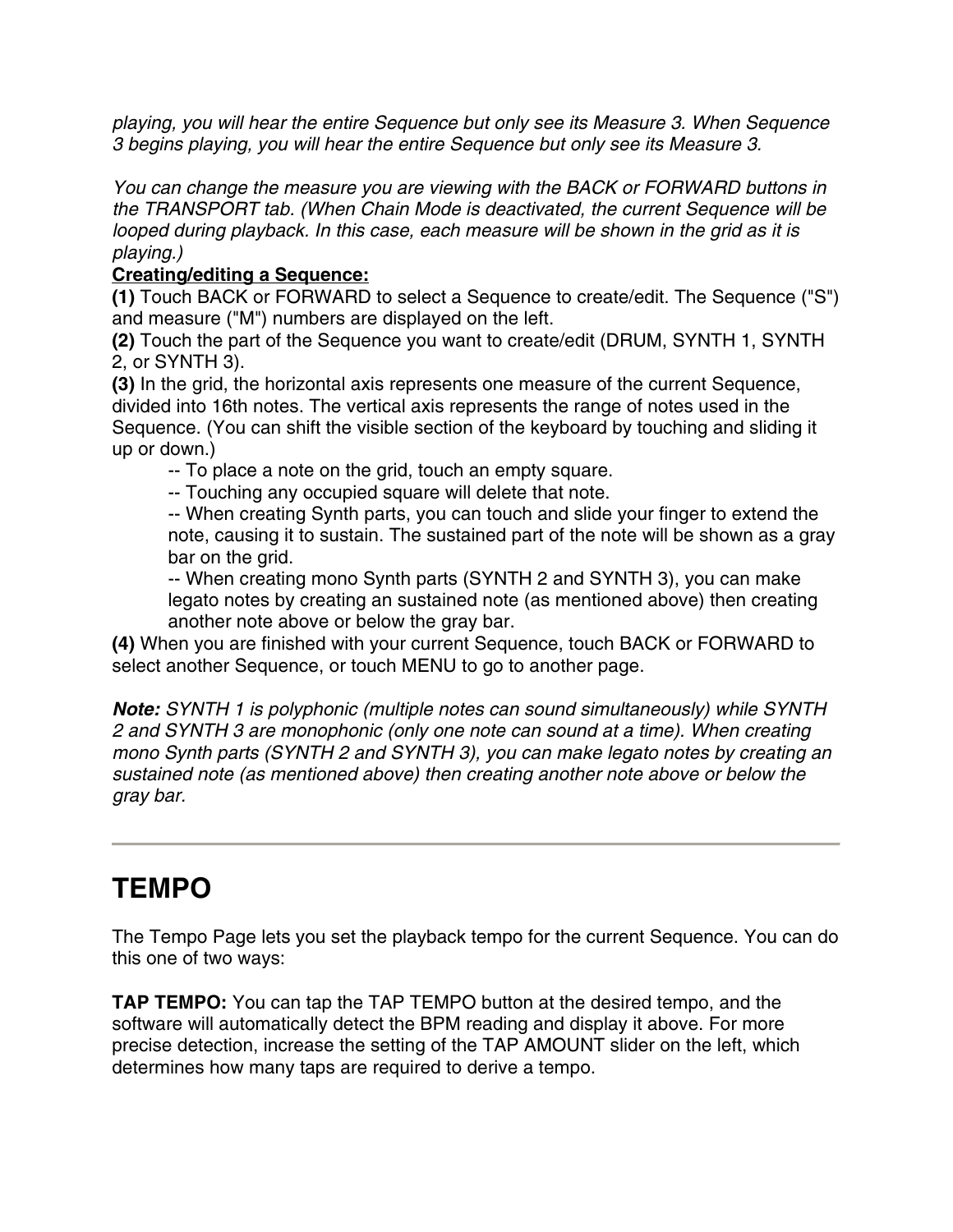**TEMPO SLIDER:** You can manually adjust the tempo by touching and sliding the TEMPO SLIDER on the right-hand side until the desired BPM is displayed.

## **DRUM KIT**

The Kit Select Page lets you select the Drum Kit for the current Sequence:

**(1)** Scroll through the available Kits by touching and sliding the list up or down. Select one by touching it. You can preview the Kit's sounds by tapping the pads on the right. **(2)** If you want to adjust the pitch, level, or panning of the drum pads of a Kit, touch the DRUM EDIT button at the top of the screen and make whatever adjustments you like. For convenience, you can jump between the Drum Kit and Drum Edit Pages in this fashion.

**(3)** When you are finished, touch MENU to go to another page.

### **DRUM EDIT**

The Drum Edit Page lets you adjust the pitch, level, and left/right panning of each pad of a Drum Kit.

To adjust the PITCH or LEVEL faders, touch anywhere along the fader line to make it "jump" to that point or touch and slide a fader to adjust it. To adjust PAN knob, touch the knob and slide up or down. You can reset the knob to the center by double-tapping it.

To jump to the Kit Select Page, press the KIT SELECT button at the top of the screen. For convenience, you can jump between the Drum Kit and Drum Edit Pages in this fashion.

### **EFFECTS**

The Effects Page lets you apply various effects. You can select the desired effect (Phaser, Flanger, Chorus, and/or Delay) with the corresponding button at the top of the page.

How much effect is heard is determined by the LEVEL fader on each effect's page. To adjust the faders, touch anywhere along the fader line to make it "jump" to that point or touch and slide a fader to adjust it.